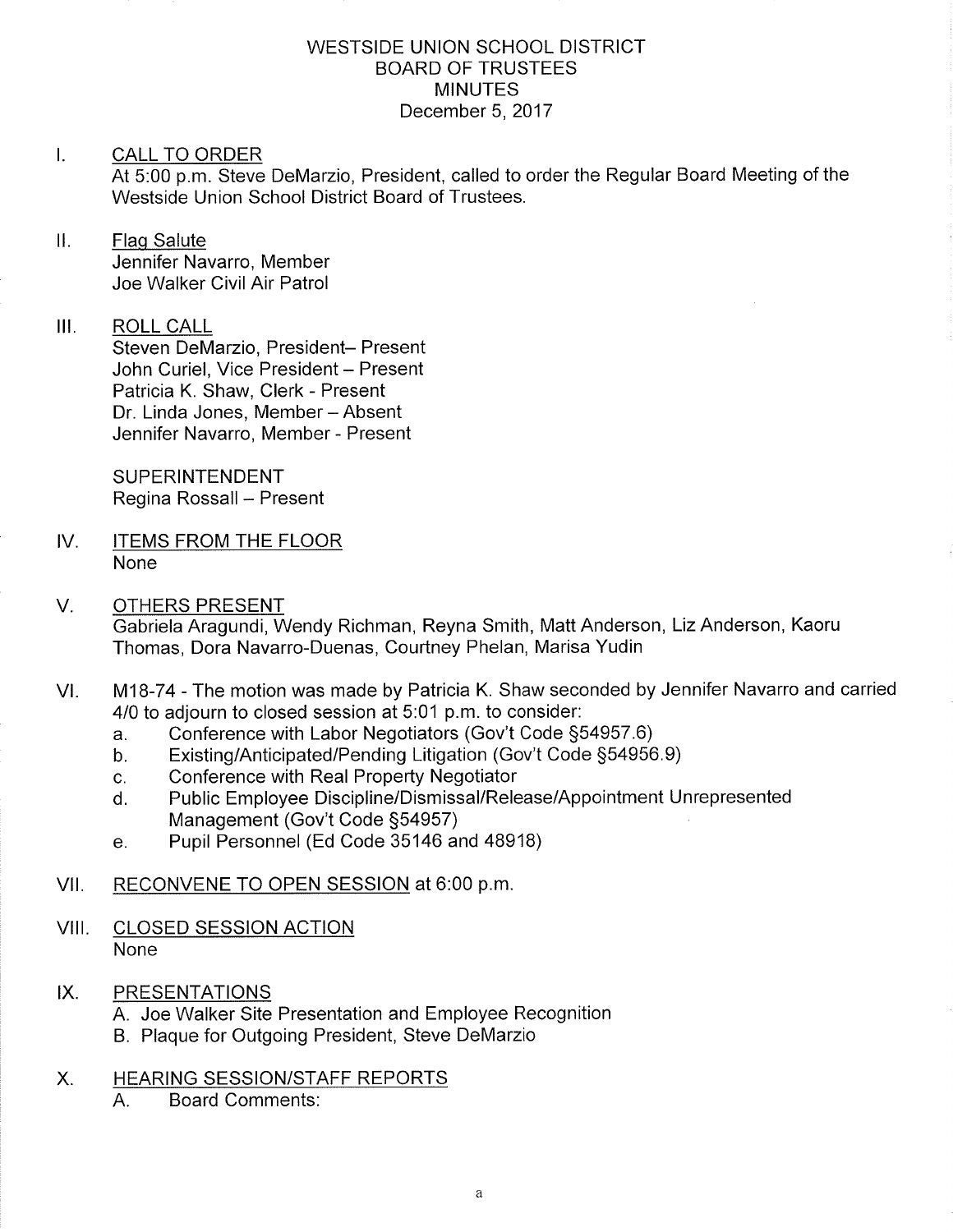#### **Minutes** Regular Board Meeting December 5,2017

Jennifer Navarro - Great presentation, Steve; thank you. Congratulations on receiving the Golden Bell Award. I loved hearing about your parent orientation you hold at the beginning of the school year.

Patricia K. Shaw - Mr. Wood, I would like to see some of the projects your media arts students do; can you send us some examples? I would like to thank Gina for everything she did for us at the CSBA Annual Convention.

John Curiel - Steve, good job on your ELA scores and suspension rates; you are moving in the right direction. Congratulations on receiving the Golden Bell Award. Steve DeMarzio - Joe Walker, great job as usual. Your ELA scores are very good and I am glad you are addressing your math scores or properly assess that component. Good job, also, on reducing your suspension rates by  $\sim$ 30%. On another note, the California Legislative Analyst Office has predicted that LCFF will be "fully funded" two years prior than anticipated (2018 as opposed to 2020). However, fully funded is really at the 2007 year funding levels, NOT to the 2018 or 2020 funding levels. Plus, PERS and STRS employer (that would be Westside Union School District) participation rate increase will offset any gains that the Westside may get over the next 3 years. We are owed a lot of back pay.<br>B. Staff Reports

- 
- 1. Assistant Superintendent Administrative Services Shawn Cabey
	- a. Joe Walker, congratulations on all that you are doing at your site. Also, congratulations to the Andersons on receiving the Golden Bell Award.
- 2. Assistant Superintendent Educational Services Marguerite Johnson
- a. The Joe Walker staff has really embraced our work on equity and we thank you for implementing rigorous course work. Thank you to the Joe Walker staff as they are always helping get the job done. 3. Deputy Superintendent - Robert Hughes
- - a. Thank you, Joe Walker, for always putting students first. You seem to be a staff that has a great time together.
- 4. Superintendent Regina Rossall

Mrs. Rossall reviewed the following items with the Trustees:

- a. Steve, I am proud of your team at Joe Walker. The positive atmosphere on your campus is a reflection of you and your staff. b. <sup>I</sup>am proud of the work you have done bringing Project Lead the Way to the
- district.
- c. We are appreciative that the Joe Walker staff always steps up when things need to be done.

## XI. PERSONAL APPEARANCES

- Westside Union Teachers Association Representative Bob Dunham, President XI
- California School Employee Association Representative Jeri Holmes, President B.
- Parent Teachers Association Representative c.
- WAVE Representative Patricia Shaw and Robert Hughes D.
- Xll. ITEMS FROM THE FLOOR Continued None
- XIII. PUBLIC HEARING None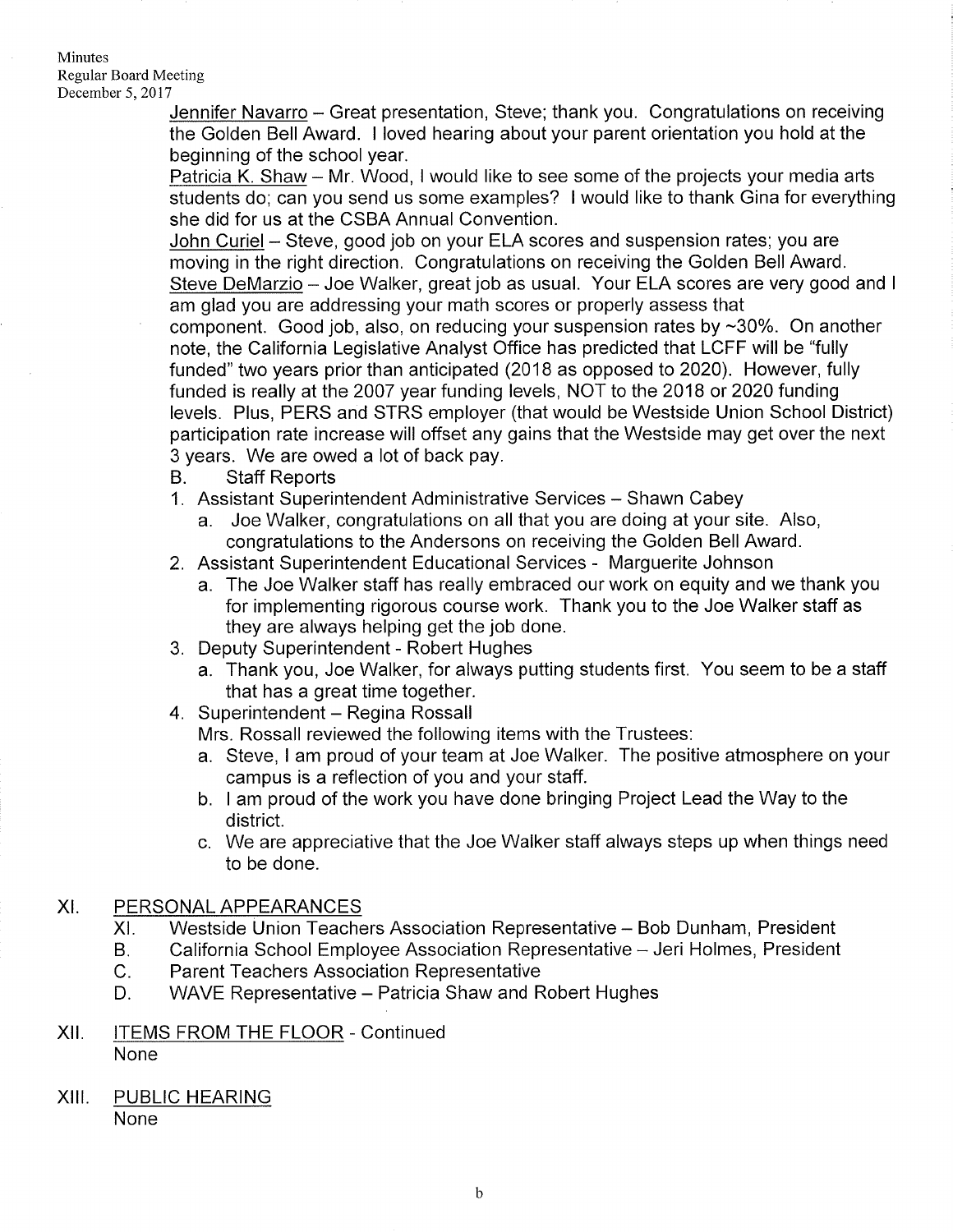Minutes

Regular Board Meeting December 5, 2017

# XIV. ANNUAL REORGANIZATIONAL MEETING

- A. Election of Officers
	- 1. M18-75 The motion was made by Patricia K. Shaw seconded by Jennifer Navarro and carried 410 to approve John Curiel as President.
	- 2. M18-76 The motion was made by John Curiel seconded by Jennifer Navarro and carried 410 to approve Patricia K. Shaw as Vice President.
	- 3. MlB-77 The motion was made by John Curiel seconded by Patricia K. Shaw and
	- carried 410 to approve Linda Jones as Clerk. 4. M1B-78 The motion was made by Jennifer Navarro seconded by John Curiel and carried 410 to approve Patricia K. Shaw as the Representative to the Antelope Valley School Boards Association (AVSBA).
	- 5. M1B-79 The motion was made by Patricia K. Shaw seconded by John Curiel and carried 410 to approve Jennifer Navarro as the Representative to the West Antelope Valley Educational Foundation (WAVE).

# XV. SEATING OF THE NEW OFFICERS FOR THE BOARD YEAR 2015 - PROCEDURAL MATTERS

- <sup>I</sup>. M1B-80 Page i. The motion was made by Steve DeMarzio seconded by Patricia K. Shaw and carried 410 to approve the Schedule of Meeting Dates, Times and Location
- for the 2018 Board of Trustee Meetings. 2. M18-81 The motion was made by Patricia K. Shaw seconded by Jennifer Navarro and carried 4/0 to approve that the Roberts' Rules of Order, Revised, be adopted as the ruling authority for all questions pertaining to Parliamentary Procedure.
- 3. M18-82 The motion was made by Steve DeMarzio seconded by Patricia K. Shaw and carried 410 to approve the appointment of the District Superintendent, Regina L. Rossall, to serve as Secretary of the Board of Trustees per Board Bylaw 9122. 4. M18-83 - The motion was made by Patricia K. Shaw seconded by Steve DeMarzio and
- carried 4/0 to approve to empower in the following order in the absence of the Superintendent the next in command are members of the Cabinet with the Deputy Superintendent first, Assistant Superintendent Educational Services second and Assistant Superintendent Administrative Services third.<br>5. M18-84 - The motion was made by Patricia K. Shaw seconded by Jennifer Navarro and
- carried 410 to approve that on behalf of the District the Superintendent, Deputy Superintendent, Assistant Superintendent Educational Services, Assistant Superintendent Administrative Services, Supervisor of Fiscal Services, Director of Student Services, President of the Board of Trustees and/or the Clerk of the Board of Trustees be authorized to sign all documents as the Authorized Agent of the District, and to sign warrants, orders for salary payment, Notices of Employment and Contracts for the period of December 6, 2017, until the Organizational Meeting in December 2018.
- 6. M18-85 The motion was made by Steve DeMarzio seconded by Jennifer Navarro and carried 410 to approve to grant authority to the District Superintendent or designee to submit proposals and applications for state, local and federally supported programs for which the District may qualify.<br>7. M18-86 - The motion was made by Patricia K. Shaw seconded by Steve DeMarzio and
- carried 410 to approve that the District may join the Antelope Valley School Boards Association and the California School Board Association.
- 8. M1B-87 The motion was made by Steve DeMarzio seconded by Patricia K. Shaw and carried 4/0 to approve to authorize Members of the Board of Trustees, Superintendent and Deputy Superintendent to attend all special executive and regular meetings of the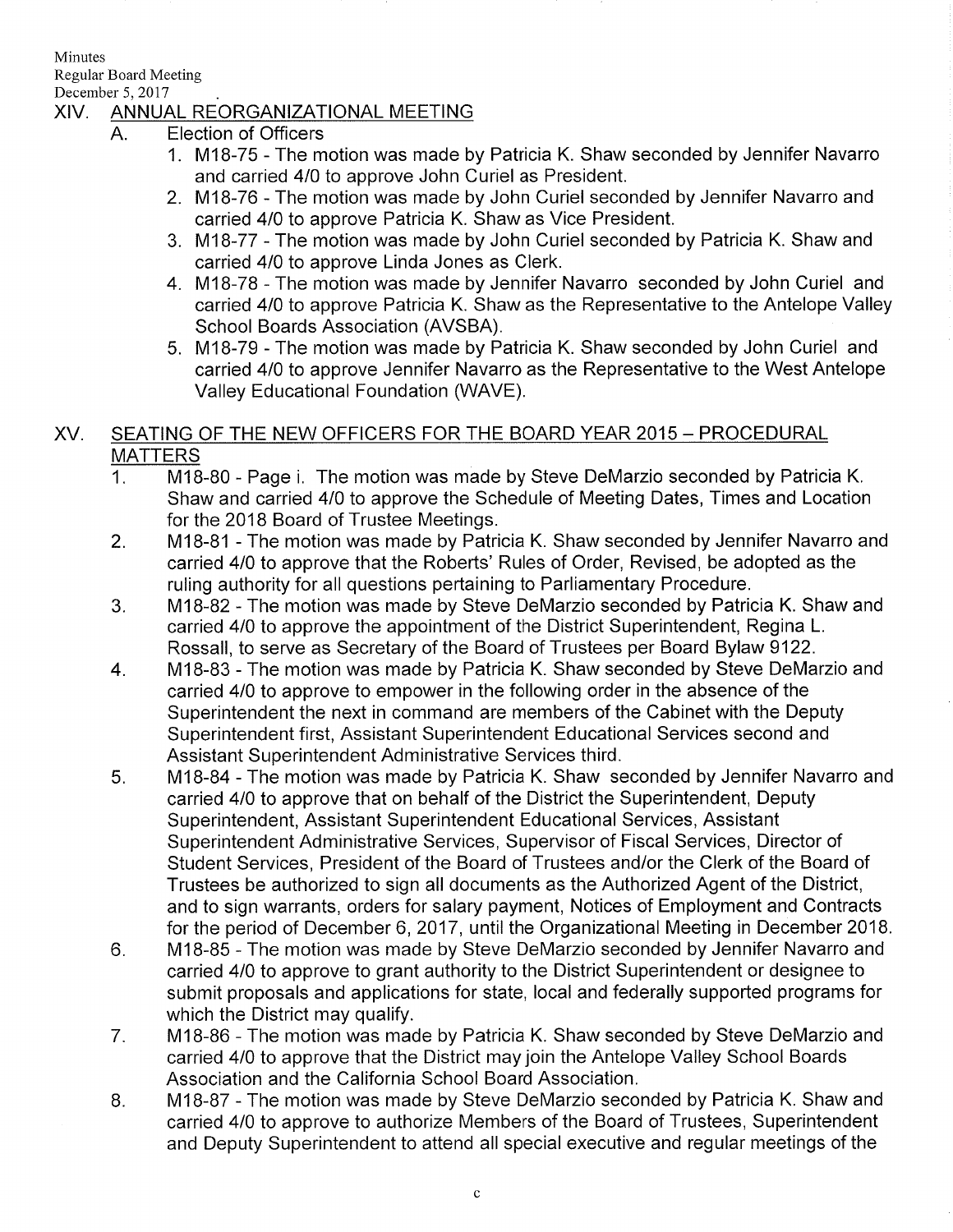Minutes Regular Board Meeting December 5,2017

Antelope Valley School Boards Association, with their necessary expenses to be paid from the district's budgeted conference funds.

# XVI. BUSINESS SESSION

- 
- A. Organizational/Governance<br>1. M18-88 Item 1. Approval of the amended agenda of the Regular Board Meeting of December 5, 2017 , as submitted. The motion was made by Steve DeMarzio seconded
- by Patricia K. Shaw and carried 4/0.<br>2. M18-89 Items 2a 2h. The motion was made by Steve DeMarzio seconded by<br>19. Jennifer Navarro and carried 4/0 to approve the consent agenda.
	- 2a Minutes of the Regular Meeting on November 14, 2017<br>
	2b Fundraising Authorizations<br>
	2c Personnel Report<br>
	2d Job Description<br>
	2e Purchase Orders
	-
	-
	-
	-
	-
	-
	- 2f Consultant/Contract Agreement Schedule<br>2g Conference/Workshop Schedule<br>2h Proposed Conveyance of 1966 Easements at Leona Valley School to Los
- Angeles County<br>3. M18-90 Item 3. The motion was made by Jennifer Navarro seconded by Patricia K. Shaw and carried 410 to approve the Revised CSBA Delegate Nomination of Stacy Dobbs in place of Susan Christopher for CSBA Delegate Assembly Region 22. 4. ltem 4 - Discussion ltem
- - . Board Governance

# XVII. EDUCATIONAL SERVICES

- M18-91 ltem 5. The motion was made by Patricia K. Shaw seconded by Jennifer Navarro and carried 410 to approve Sundown's Site Plan. 5
- M18-92 Item 6. The motion was made by Steve DeMarzio seconded by Patricia K. Shaw and carried 410 to approve the first reading of the revised and replaced Board Policies and Administrative Regulations: 6
	- . BP 1250, Visitors
	- . AR 3516, Emergencies and Disaster Preparedness
	- . AR 3516.2, Bomb Threats
	- BP/AR 5131.4, Student Disturbances
	- . BP 5131.5, Vandalism and Graffiti

# XVIII. BUSINESS

- 7 M18-93 - ltem 7. The motion was made by Patricia K. Shaw seconded by Jennifer Navarro and carried 410 to approve to piggyback on the Savanna School District Bid with Elite Modular Leasing and Sales lnc.
- B M1B-94 - ltem B. The motion was made by Jennifer Navarro seconded by Steve DeMarzio and carried 410 to approve the first reading of the revised Board Policies and Administrative Regulation:
	- . BP 3280, Sale or Lease of District-Owned Real Property
	- BP 3513.4, Drug and Alcohol Free Schools
	- . AR 3515.6, Criminal Background Checks for Contractors